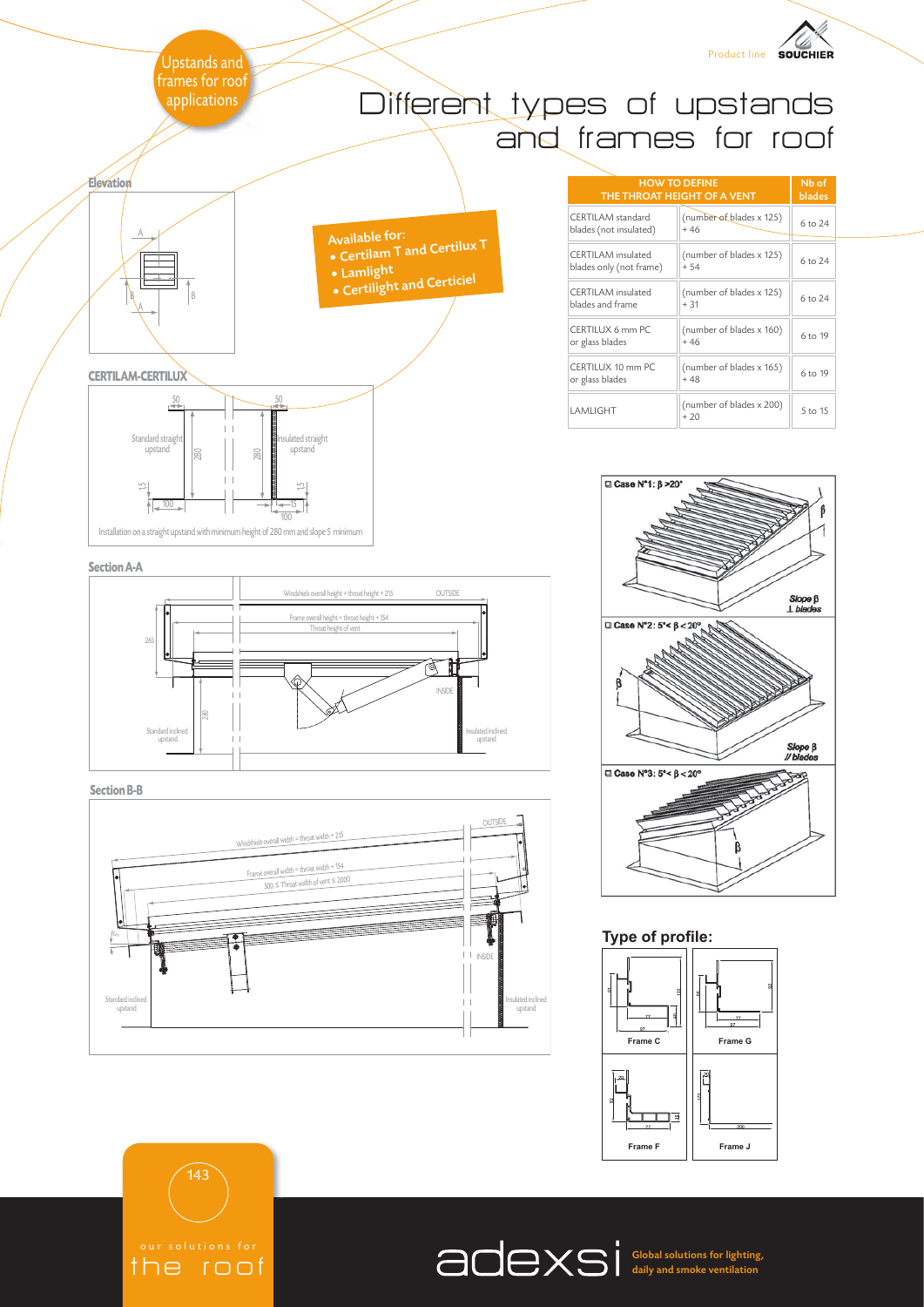

**Section A-A**



**Section B-B**



| <b>HOW TO DEFINE</b><br>THE THROAT HEIGHT OF A VENT | Nb of<br><b>blades</b>            |         |
|-----------------------------------------------------|-----------------------------------|---------|
| CERTILAM standard<br>blades (not insulated)         | (number of blades x 125)<br>$+46$ | 6 to 24 |
| CERTII AM insulated<br>blades only (not frame)      | (number of blades x 125)<br>$+54$ | 6 to 24 |
| CERTII AM insulated<br>blades and frame             | (number of blades x 125)<br>$+31$ | 6 to 24 |
| CERTILUX 6 mm PC<br>or glass blades                 | (number of blades x 160)<br>$+46$ | 6 to 19 |
| CERTILUX 10 mm PC<br>or glass blades                | (number of blades x 165)<br>$+48$ | 6 to 19 |
| I AMI IGHT                                          | (number of blades x 200)<br>$+20$ | 5 to 15 |



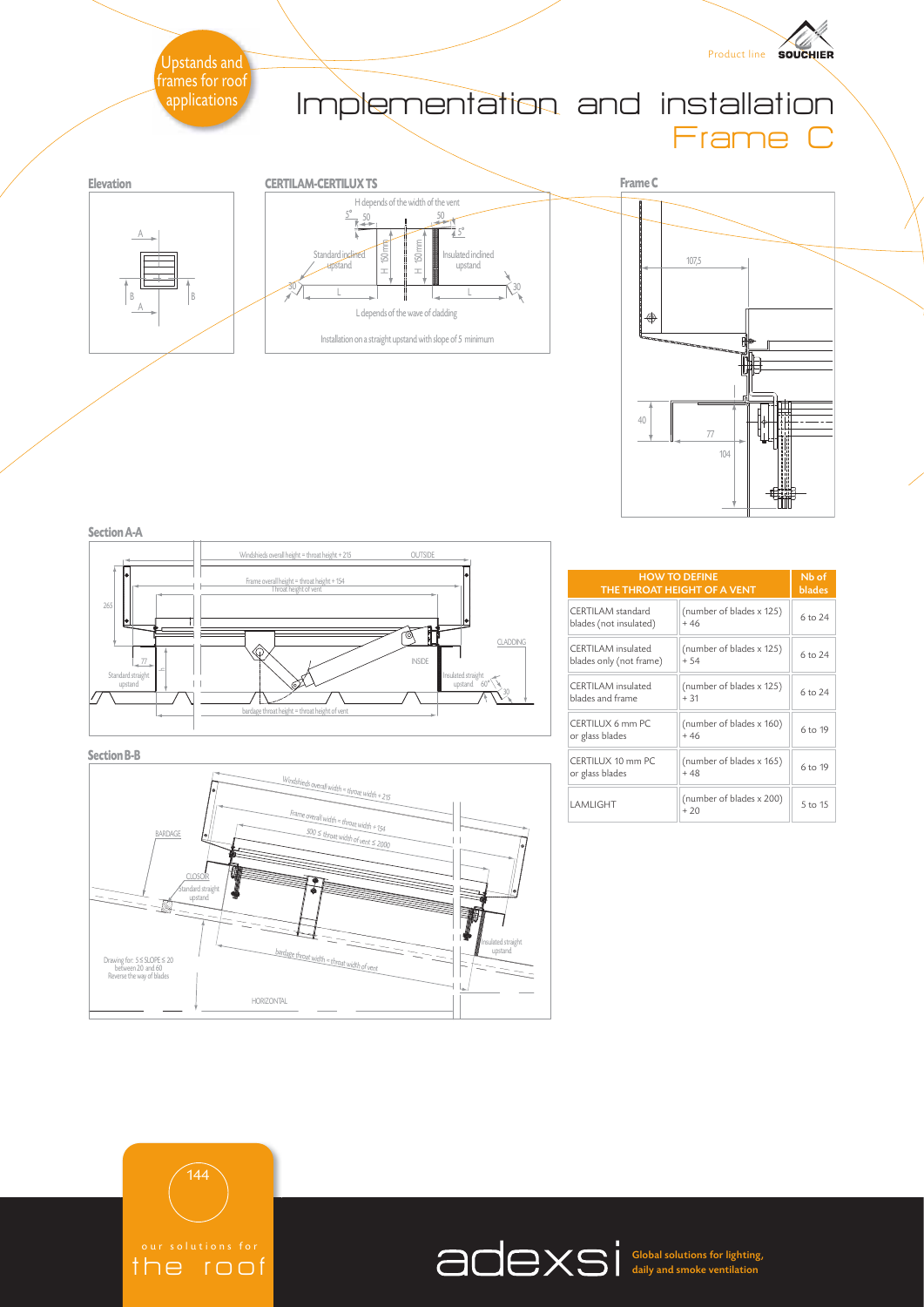|                | Upstands and                                                                                                                                                                                                                                                                                                                                                                                                                                                                                                                                                                                                                                                                                                                                                                                                                                                         |                                                                                         | Product line <b>SOUCHIER</b>                                                  |  |
|----------------|----------------------------------------------------------------------------------------------------------------------------------------------------------------------------------------------------------------------------------------------------------------------------------------------------------------------------------------------------------------------------------------------------------------------------------------------------------------------------------------------------------------------------------------------------------------------------------------------------------------------------------------------------------------------------------------------------------------------------------------------------------------------------------------------------------------------------------------------------------------------|-----------------------------------------------------------------------------------------|-------------------------------------------------------------------------------|--|
|                | frames for roof<br>applications                                                                                                                                                                                                                                                                                                                                                                                                                                                                                                                                                                                                                                                                                                                                                                                                                                      |                                                                                         | Inquiry form                                                                  |  |
|                | ORDER N° ____________________ or<br><b>PROJECT</b><br>CE MARK REQUIRED: YES or NO                                                                                                                                                                                                                                                                                                                                                                                                                                                                                                                                                                                                                                                                                                                                                                                    | <b>PRICE INQUIRY</b><br>Date:                                                           |                                                                               |  |
|                |                                                                                                                                                                                                                                                                                                                                                                                                                                                                                                                                                                                                                                                                                                                                                                                                                                                                      | <b>CERTILIGHT: CHARACTERISTICS</b>                                                      |                                                                               |  |
|                | <b>INSTALLATION</b><br>Inclined<br><b>FINISH</b><br>Special anodisation<br>Natural anodisation<br>Mill finish<br><b>OVERALL DIMENSIONS: A x B</b><br>$A$ (mm) =<br>$B(mm) =$<br><b>PROFILE</b><br>Thermally broken profile<br><b>TYPE OF OPENING</b><br>Hinges parallel to the slope<br><b>OPENING ANGLE IN DEGREES</b><br>degrees<br><b>INCLINAISON SLOPE FROM THE HORIZONTAL</b><br>degrees<br>INFILL (for CE marked it is compulsory that SOUCHIER installs the glazing)<br>Without glass<br>Special double glass:<br>Aluminium insulated panel 30 mm:<br><b>ACTUATOR</b> (external actuator)<br>Mechanical open close<br>Electrical 24 Vdc open and close power on mode<br>Pneumatic fail safe<br>Pneumatic air to open and close<br><b>STANDARD ADAPTATION N°</b><br>Predrilled and vis<br>Position contact<br><b>OTHER SPECIFICITIES</b><br>Special cable exit | Thickness:<br>Painted RAL<br>Painted RAL<br>Open<br>Close<br>Open/Close<br>Outside view | If glass supplied by the client and<br>installed by Souchier, please confirm: |  |
| 1              |                                                                                                                                                                                                                                                                                                                                                                                                                                                                                                                                                                                                                                                                                                                                                                                                                                                                      |                                                                                         |                                                                               |  |
| $\overline{2}$ |                                                                                                                                                                                                                                                                                                                                                                                                                                                                                                                                                                                                                                                                                                                                                                                                                                                                      |                                                                                         |                                                                               |  |



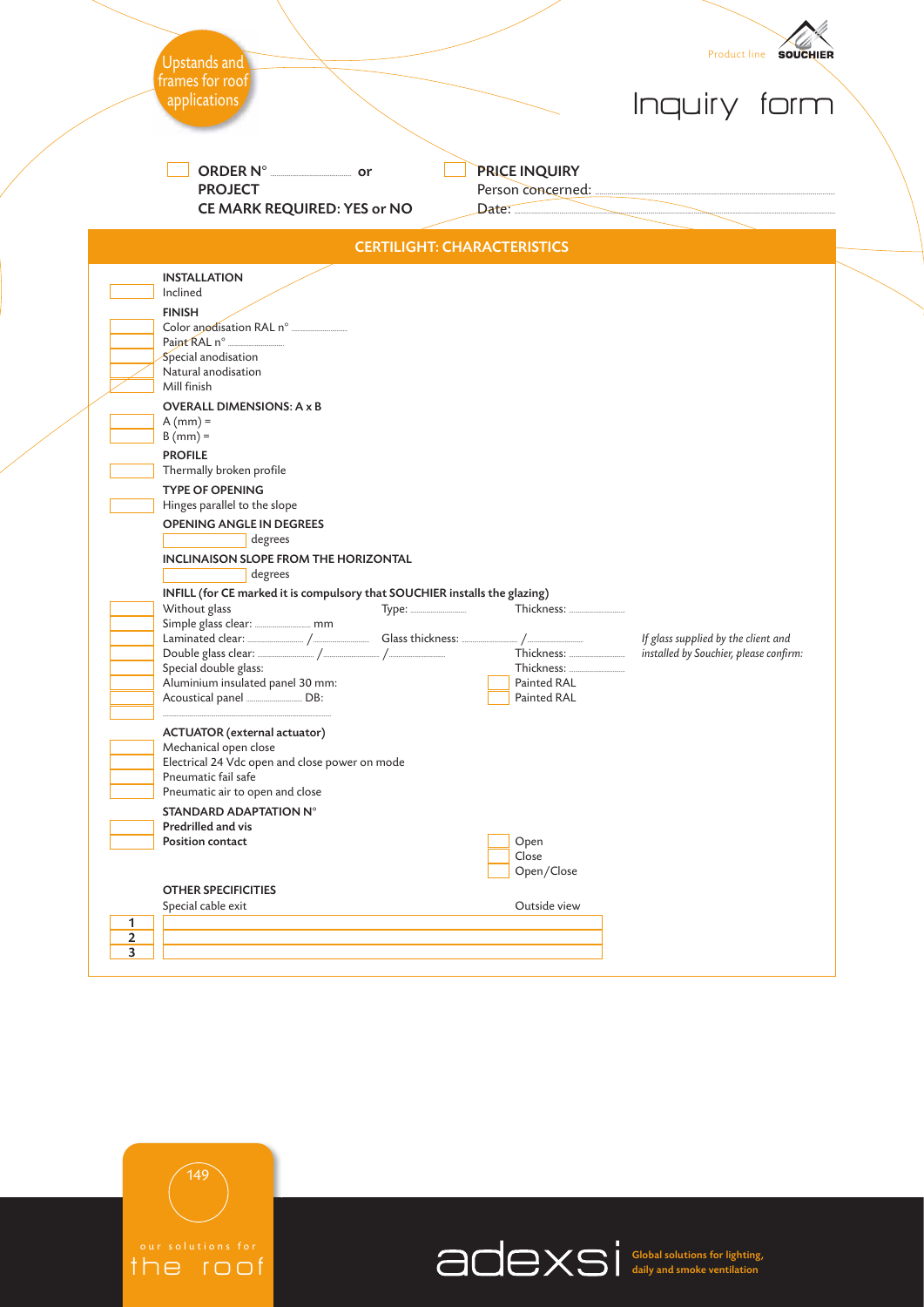|   | <b>Upstands and</b>                                                                                                                                                                                               |                                                                     |                                                                                                                                                                                                                                                                                                                                                     |                                                    | Product line SOUCHIER |
|---|-------------------------------------------------------------------------------------------------------------------------------------------------------------------------------------------------------------------|---------------------------------------------------------------------|-----------------------------------------------------------------------------------------------------------------------------------------------------------------------------------------------------------------------------------------------------------------------------------------------------------------------------------------------------|----------------------------------------------------|-----------------------|
|   | frames for roof<br>applications                                                                                                                                                                                   |                                                                     |                                                                                                                                                                                                                                                                                                                                                     | Inquiry form                                       |                       |
|   | ORDER N° ___________________ or<br><b>PROJECT</b><br>CE MARK REQUIRED: YES or NO                                                                                                                                  |                                                                     | PRICE INQUIRY<br>$Date:$ $\qquad$                                                                                                                                                                                                                                                                                                                   |                                                    |                       |
|   |                                                                                                                                                                                                                   | <b>CERTICIEL: CHARACTERISTICS</b>                                   |                                                                                                                                                                                                                                                                                                                                                     |                                                    |                       |
|   | <b>INSTALLATION</b><br>Inclined<br>Degrees<br><b>FINISH</b><br>Special anodisation<br>Natural anodisation<br>Mill finish                                                                                          |                                                                     | 250<br>500<br>500                                                                                                                                                                                                                                                                                                                                   | Snow load required (SL) only for roof installation |                       |
|   | <b>OVERALL DIMENSIONS: A x B</b><br>$A$ (mm) =<br>$B(mm) =$<br><b>PROFILE</b><br>Thermally broken profile<br><b>TYPE OF OPENING</b>                                                                               | Dimensions parallel to hinges<br>Dimensions perpendicular to hinges |                                                                                                                                                                                                                                                                                                                                                     |                                                    |                       |
|   | Hinges parallel to the slope<br><b>OPENING ANGLE IN DEGREES</b><br>degrees<br>INNSTALLATION SLOPE FROM THE HORIZONTAL<br>degrees                                                                                  |                                                                     |                                                                                                                                                                                                                                                                                                                                                     |                                                    |                       |
|   | <b>GLAZING</b>                                                                                                                                                                                                    |                                                                     |                                                                                                                                                                                                                                                                                                                                                     |                                                    |                       |
|   | Without glass<br>Special double glass:<br>Aluminium insulated panel 30 mm:<br>Acoustical panel 40 DB                                                                                                              |                                                                     | $\frac{1}{2}$ / $\frac{1}{2}$ $\frac{1}{2}$ $\frac{1}{2}$ $\frac{1}{2}$ $\frac{1}{2}$ $\frac{1}{2}$ $\frac{1}{2}$ $\frac{1}{2}$ $\frac{1}{2}$ $\frac{1}{2}$ $\frac{1}{2}$ $\frac{1}{2}$ $\frac{1}{2}$ $\frac{1}{2}$ $\frac{1}{2}$ $\frac{1}{2}$ $\frac{1}{2}$ $\frac{1}{2}$ $\frac{1}{2}$ $\frac{1}{2}$ $\frac{1}{2}$<br>Painted RAL<br>Painted RAL |                                                    |                       |
|   | <b>ACTUATOR</b><br>Open close mechanical<br>Electrical 24 Vdc fail safe open/power to close<br>Electrical 24 Vdc power on mode open/close<br>Pneumatic fail safe open close<br>Pneumatic power on mode open close |                                                                     |                                                                                                                                                                                                                                                                                                                                                     |                                                    |                       |
|   | STANDARD ADAPTATION N°<br>Predrilled<br><b>Position contact</b>                                                                                                                                                   |                                                                     | Open<br>Close<br>Open/Close                                                                                                                                                                                                                                                                                                                         |                                                    |                       |
|   | <b>OTHER SPECIFICITIES</b>                                                                                                                                                                                        |                                                                     |                                                                                                                                                                                                                                                                                                                                                     |                                                    |                       |
|   |                                                                                                                                                                                                                   |                                                                     |                                                                                                                                                                                                                                                                                                                                                     |                                                    |                       |
| 1 | Special cable exit                                                                                                                                                                                                |                                                                     | <b>Exterior view</b>                                                                                                                                                                                                                                                                                                                                |                                                    |                       |



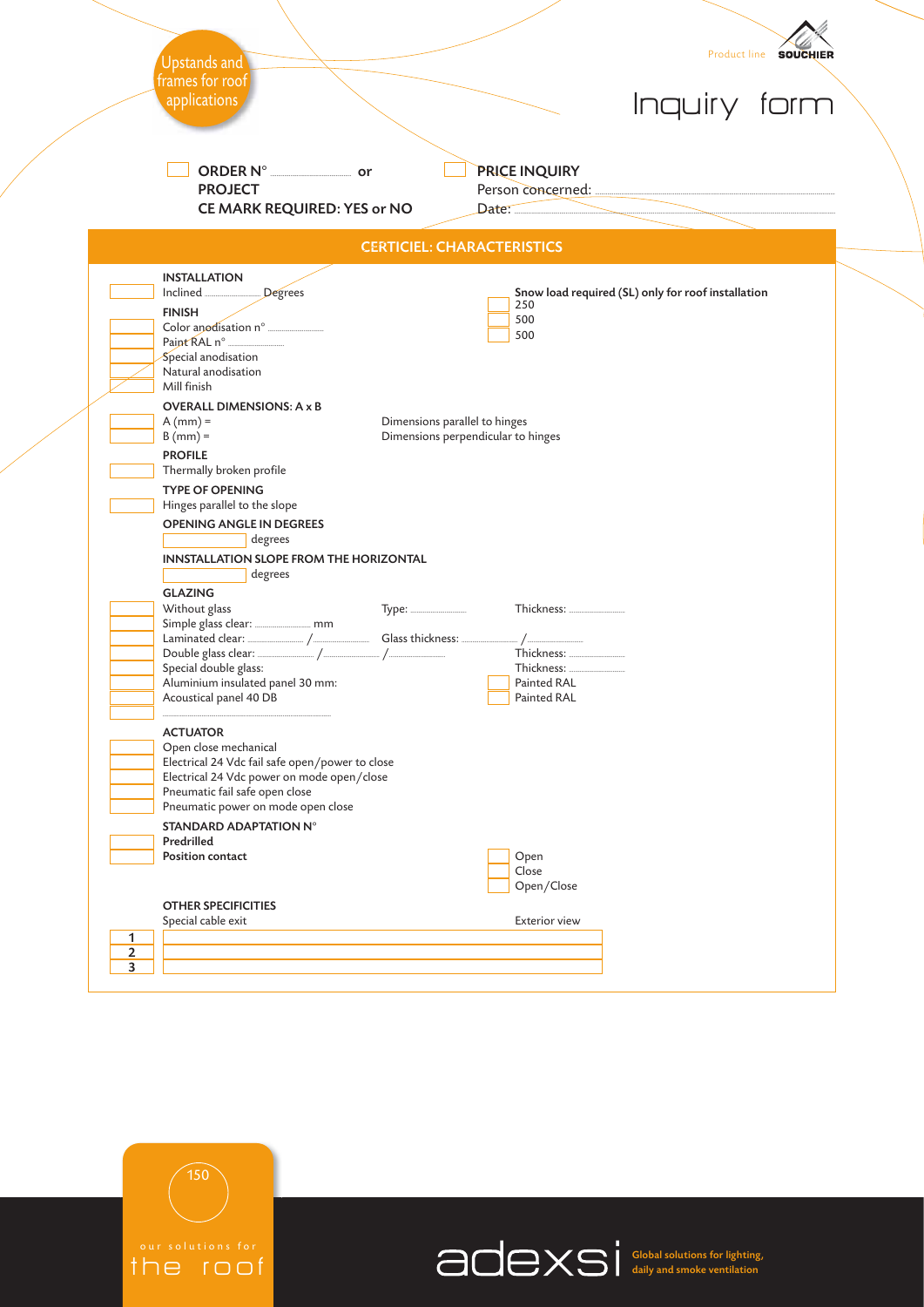

the roof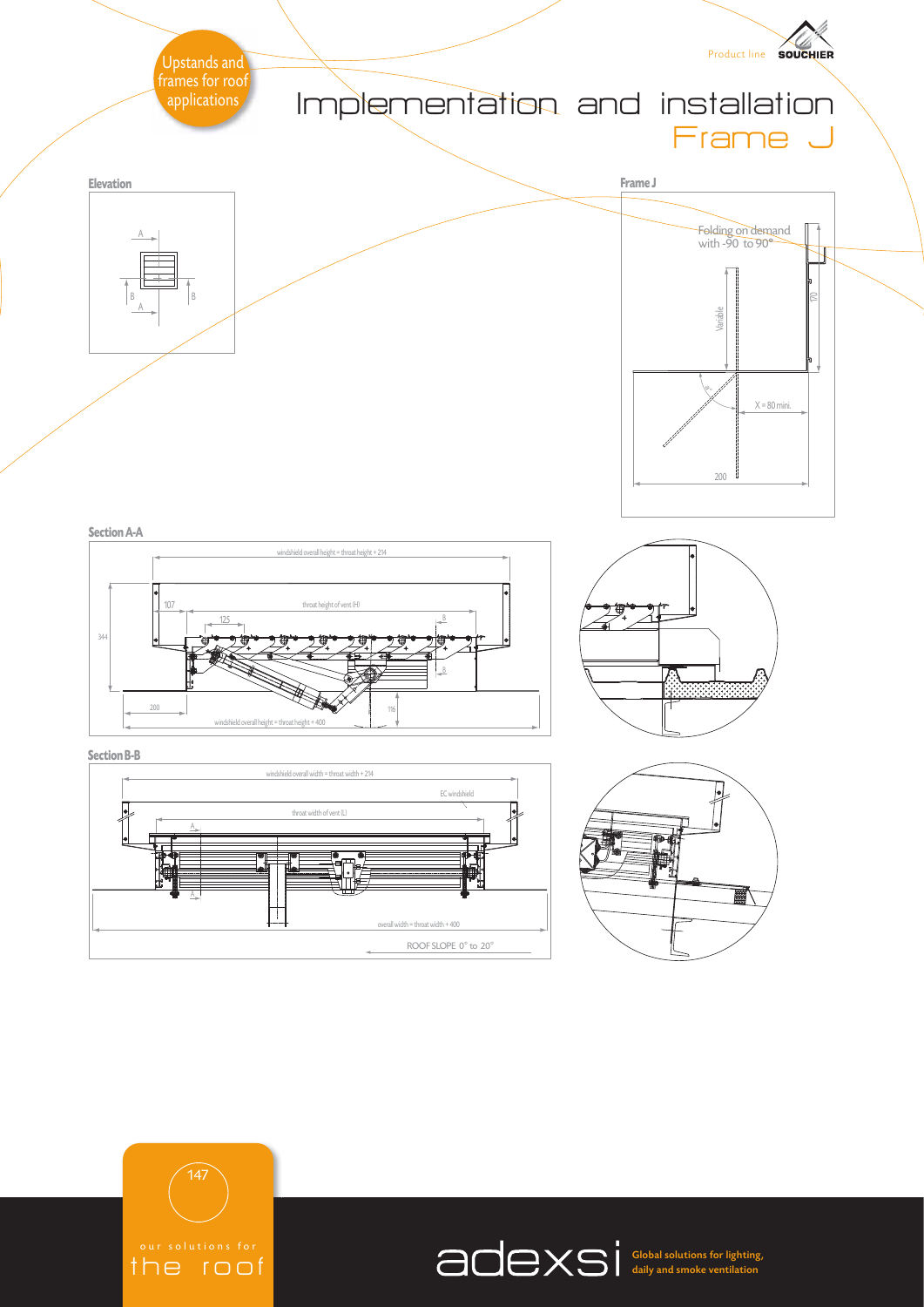|                        |                                                                                                                              | Product line <b>SOUCHIER</b>                                                                       |
|------------------------|------------------------------------------------------------------------------------------------------------------------------|----------------------------------------------------------------------------------------------------|
|                        | Upstands and<br>frames for roof                                                                                              |                                                                                                    |
|                        | applications                                                                                                                 | Inquiry form                                                                                       |
|                        |                                                                                                                              |                                                                                                    |
|                        | or                                                                                                                           | <b>PRICE INQUIRY</b>                                                                               |
|                        | <b>PROJECT</b><br>CE MARK REQUIRED: YES or NO                                                                                | Person concerned:<br>Date:                                                                         |
|                        |                                                                                                                              | <b>CERTILAM and CERTILUX without adaptation: CHARACTERISTICS</b>                                   |
|                        | <b>ROOF TYPE</b>                                                                                                             |                                                                                                    |
| BA<br><b>TB</b>        | Insulated facade<br>Concrete                                                                                                 | Snow load required (SL) only for roof installation<br>250                                          |
| V<br><b>TS</b>         | Glass roof<br>Bituminous roof                                                                                                | 500<br>1000                                                                                        |
| <b>TM</b><br>TT.       | Multi-layered roof<br>Tiles roof                                                                                             |                                                                                                    |
|                        | <b>BLADES</b>                                                                                                                |                                                                                                    |
| A<br>п.                | Aluminium blades no insulated<br>Insulated blades                                                                            |                                                                                                    |
| T<br>$\circ$           | Polycarbonate blades clear or opal 6 mm (to throat width 1399 mm maximum)<br>Polycarbonate blades clear or opal 10 mm        |                                                                                                    |
| VA                     | Wired glass 6 mm                                                                                                             |                                                                                                    |
| <b>VD</b><br><b>VL</b> | Thoughened glass 6 mm<br>Laminated glass 6 mm (33-2)                                                                         |                                                                                                    |
| c                      | <b>FRAME</b><br>Frame C                                                                                                      |                                                                                                    |
| A                      | Frame A                                                                                                                      |                                                                                                    |
| D<br>L                 | Frame D (only vertical 90°)<br>Insulated profil (frame A or C to be precised)                                                |                                                                                                    |
| E<br>F                 | Frame E<br>Frame F                                                                                                           |                                                                                                    |
|                        | <b>DIMENSIONS</b>                                                                                                            |                                                                                                    |
|                        | Throat dimensions (mm) W x H<br>Number of blades                                                                             | For CE: width mini 500 mm / width maxi 2000 mm<br>For CE: height mini 800 mm / height maxi 3000 mm |
| A                      | <b>ACTUATOR</b><br>Electrical 24 Vdc open close power on mode                                                                |                                                                                                    |
| $\overline{B}$         | Electrical fail safe (for 1.5 m <sup>2</sup> maximum)                                                                        |                                                                                                    |
| D<br>Е                 | Electrical fail safe (for 6 m <sup>2</sup> maximum)<br>Pneumatic simple effect fail safe (springs to open / air to close)    |                                                                                                    |
| F<br>G                 | Pneumatic air to open / air to close<br>Pneumatic simple effect (air to open / springs to close) - Be carefull not CE marked |                                                                                                    |
| н                      | D+H ZA 81 stroke 200 mm (to precise if motors are supplied by the client or by souchier)                                     |                                                                                                    |
| F                      | <b>THERMOFUSE</b>                                                                                                            | Compulsory on roof installation for CE marked                                                      |
| O                      | Without fusible link (facade)<br><b>WINDSHIELD</b>                                                                           |                                                                                                    |
| н<br>M                 | CE marked windshield<br>Mini lateral windshield for wall installation                                                        |                                                                                                    |
| D                      | Mini peripheral windshield for wall installation                                                                             |                                                                                                    |
| $\circ$                | Without windshield (not CE marked if on a roof)<br><b>FINISH</b>                                                             |                                                                                                    |
| P<br>L                 |                                                                                                                              |                                                                                                    |
| А                      | Natural anodisation                                                                                                          |                                                                                                    |
| M                      | Mill finish<br><b>INSTALLATION</b>                                                                                           |                                                                                                    |
|                        | <b>WALL INSTALLATION</b>                                                                                                     | ROOF Installation (for installation<br>of the side of the blades please refer                      |
|                        | $\alpha =$                                                                                                                   | to our recommandations)                                                                            |
|                        |                                                                                                                              | Slope - $5^{\circ} \le a \le +5^{\circ}$<br>Slope a $> +5^{\circ}$                                 |
|                        |                                                                                                                              |                                                                                                    |
|                        |                                                                                                                              | $\alpha =$                                                                                         |
|                        |                                                                                                                              |                                                                                                    |
|                        | 48                                                                                                                           |                                                                                                    |
|                        |                                                                                                                              |                                                                                                    |

our solutions for<br> $\mathfrak{f}\cap \mathfrak{e}$   $\mathfrak{r}\cap \mathfrak{c}$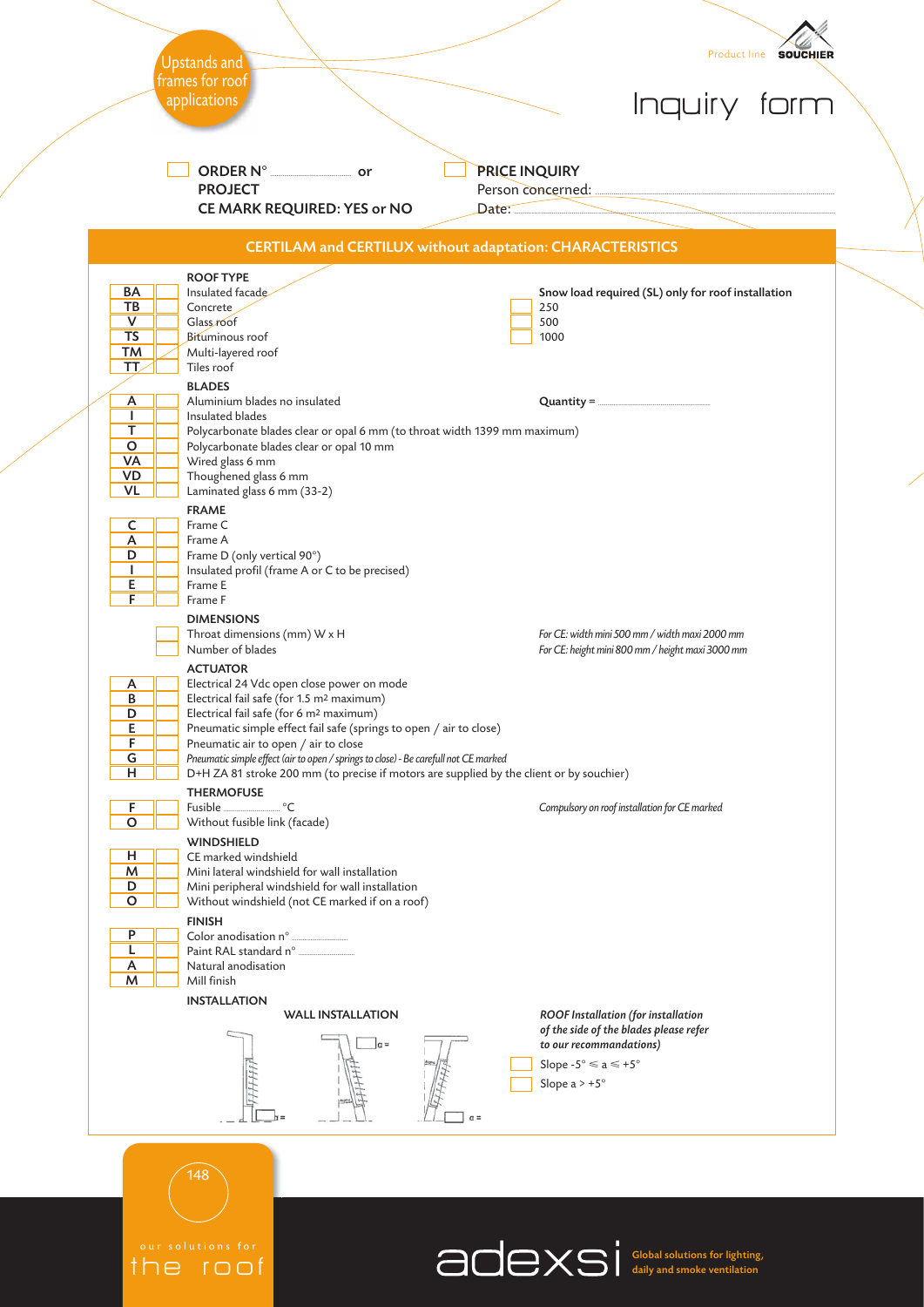

**Section A-A**



**Section B-B**



| <b>HOW TO DEFINE</b><br>THE THROAT HEIGHT OF A VENT | Nb of<br><b>blades</b>            |         |
|-----------------------------------------------------|-----------------------------------|---------|
| CERTII AM standard<br>blades (not insulated)        | (number of blades x 125)<br>$+46$ | 6 to 24 |
| CERTII AM insulated<br>blades only (not frame)      | (number of blades x 125)<br>$+54$ | 6 to 24 |
| CERTII AM insulated<br>blades and frame             | (number of blades x 125)<br>$+31$ | 6 to 24 |
| CERTILUX 6 mm PC<br>or glass blades                 | (number of blades x 160)<br>$+46$ | 6 to 19 |
| CERTILUX 10 mm PC<br>or glass blades                | (number of blades x 165)<br>$+48$ | 6 to 19 |



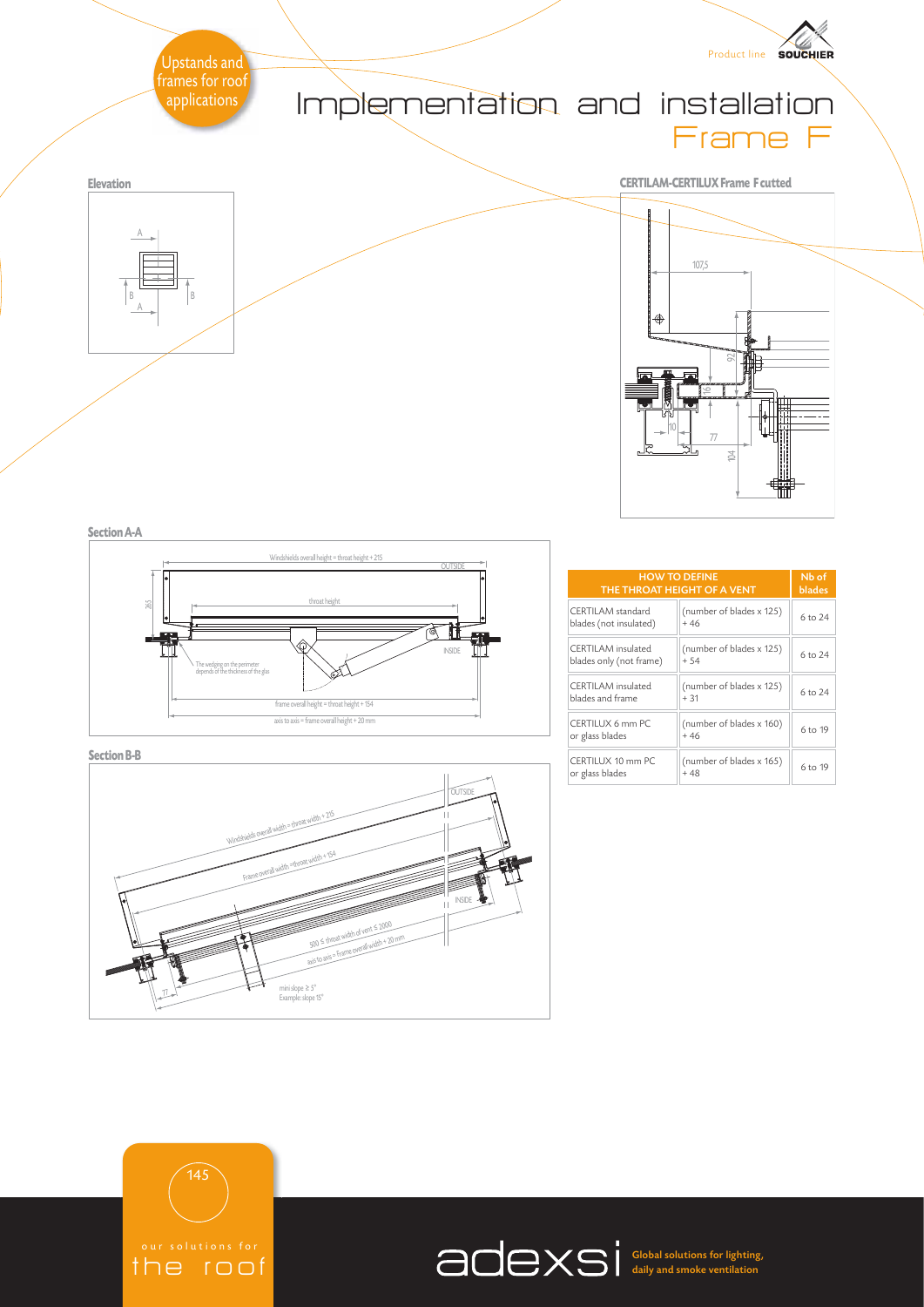

**Section A-A**



**Section B-B**



| <b>HOW TO CALCUL</b><br>THE THROAT HEIGHT OF AVENT | Nb of<br><b>blades</b>            |         |
|----------------------------------------------------|-----------------------------------|---------|
| CERTII AM standard<br>blades (not insulated)       | (number of blades x 125)<br>$+46$ | 6 to 24 |
| CERTII AM insulated<br>blades only (not frame)     | (number of blades x 125)<br>$+54$ | 6 to 24 |
| <b>CERTILAM</b> insulated<br>blades and frame      | (number of blades x 125)<br>$+31$ | 6 to 24 |
| CERTILUX 6 mm PC<br>or glass blades                | (number of blades x 160)<br>$+46$ | 6 to 19 |
| CERTILUX 10 mm PC<br>or glass blades               | (number of blades x 165)<br>$+48$ | 6 to 19 |
| I AMI IGHT                                         | (number of blades x 200)<br>$+20$ | 5 to 15 |